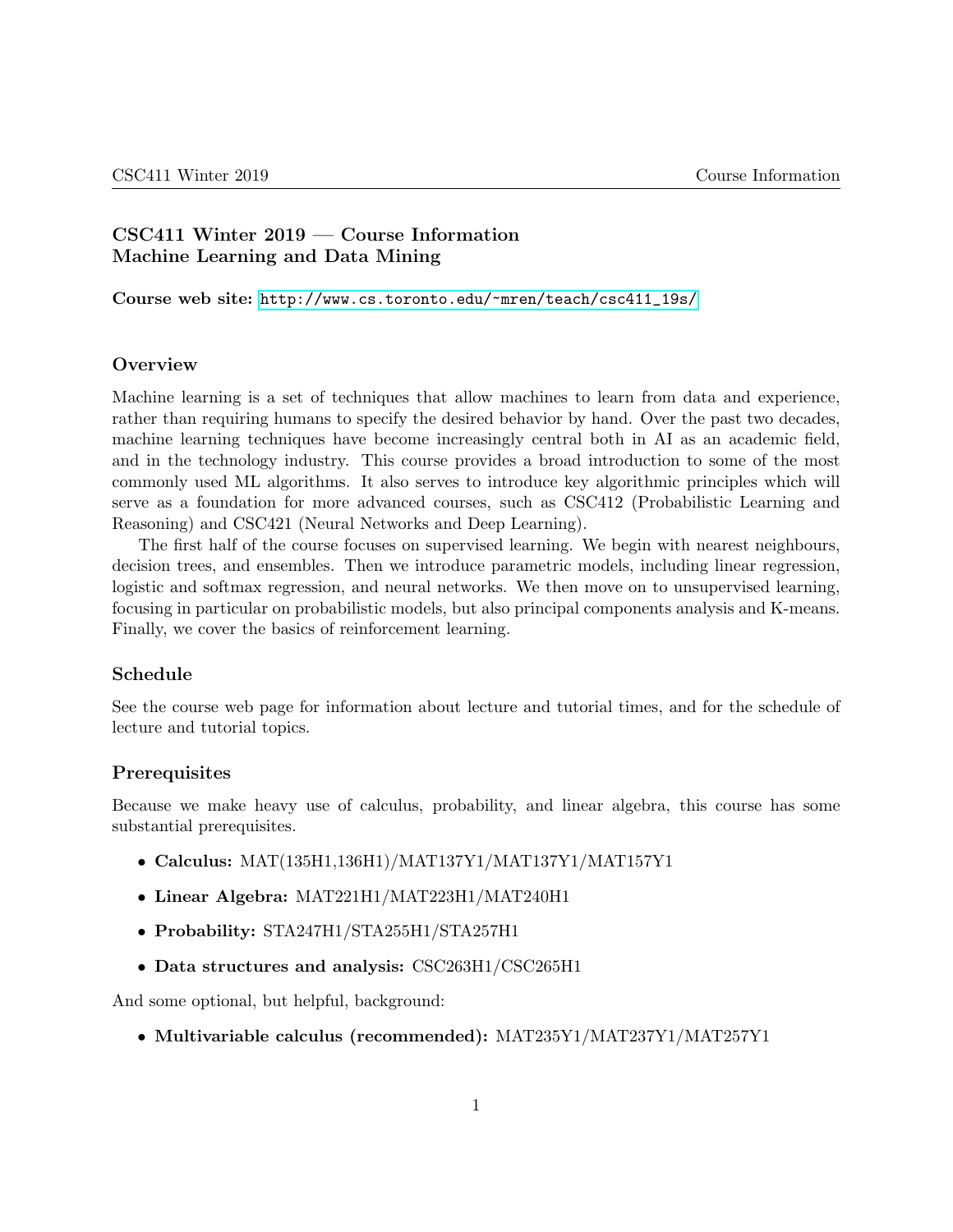- Numerical methods (recommended): CSC336H1/CSC350H1
- Statistics (recommended): STA248H1/STA250H1/STA261H1

## Teaching Team

Instructors: Mengye Ren and Matthew MacKay Office hours: Monday 2-3 PM (MacKay) and Tuesday 3-4 PM (Ren) in BA2283

### TA office hours: TBA

Do NOT send course-related e-mails to our personal e-mail accounts. Use the official instructor and staff e-mails instead.

Please use Piazza for any questions about the course content which don't give away any homework hints. That way, everyone in the class can benefit from the answers.

### Load

There are 24 hours of lectures and 10 hours of tutorials.

### Textbook

There is no required textbook for the class. A few small readings may be assigned if the need arises. These required readings will all be available on the web, for free.

There are also some relevant resources which are freely available online. We will try to provide links on a lecture-by-lecture basis.

- Chris Bishop's textbook, Pattern Recognition and Machine Learning. One of the best textbooks for learning about classic machine learning algorithms. <https://www.microsoft.com/en-us/research/people/cmbishop/#!prml-book>
- The classic statistical learning textbook, The Elements of Statistical Learning, by Hastie, Tibshirani, and Friedman. <https://web.stanford.edu/~hastie/Papers/ESLII.pdf>
- David MacKay's excellent textbook, *Information Theory, Inference, and Learning Algorithms*. This isn't focused on neural nets per se, but it has some overlap with this course, especially the lectures on Bayesian models. <http://www.inference.phy.cam.ac.uk/mackay/itila/>
- Metacademy, an online website which helps you construct personalized learning plans and which has links to lots of resources relevant to particular concepts. We'll post links to relevant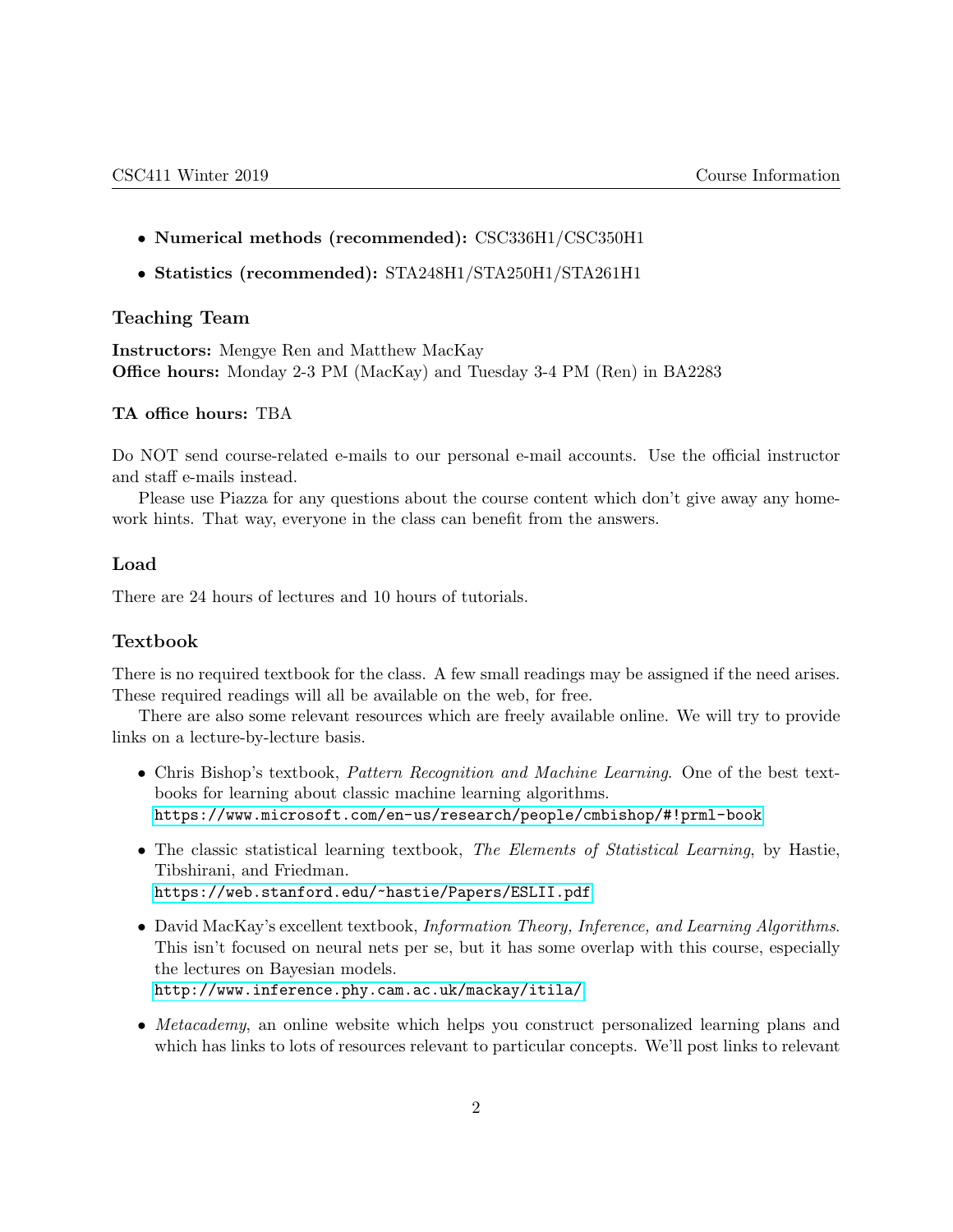Metacademy concepts as the course progresses. <http://www.metacademy.org>

• Video lectures for UofT Professor Geoffrey Hinton's Coursera course on deep learning. Professor Hinton is one of the fathers of the field, so think of these as the Feynman Lectures of neural nets.

[https://www.youtube.com/playlist?list=PLoRl3Ht4JOcdU872GhiYWf6jwrk\\_SNhz9](https://www.youtube.com/playlist?list=PLoRl3Ht4JOcdU872GhiYWf6jwrk_SNhz9)

- Deep Learning, a textbook by Yoshua Bengio, Ian Goodfellow, and Aaron Courville. <http://www.deeplearningbook.org/>
- Andrej Karpathy's lecture notes on convolutional networks. <http://cs231n.github.io/>

# Marking Scheme

The marking scheme for undergraduates is as follows:

- 45%: 7-8 "weekly" Assignments, equally weighted
	- $-$  Combination of pencil  $\&$  paper derivations and short programming exercises
	- Lowest homework mark is dropped
- 15%: Midterm
	- One hour, time TBA
- 35%: Final Exam
	- Three hours
- 5\%: Read some classic papers.
	- Honor system: if you indicate to us that you read the papers, you will get the points.
- You must achieve a minimum mark of 30% on the final exam to pass the course.

### Academic Integrity

By the time you get to an advanced course like CSC 411 you've heard this lots of times, so we'll keep it brief: avoid academic offenses (a.k.a. cheating). All graded work in this course is individual work.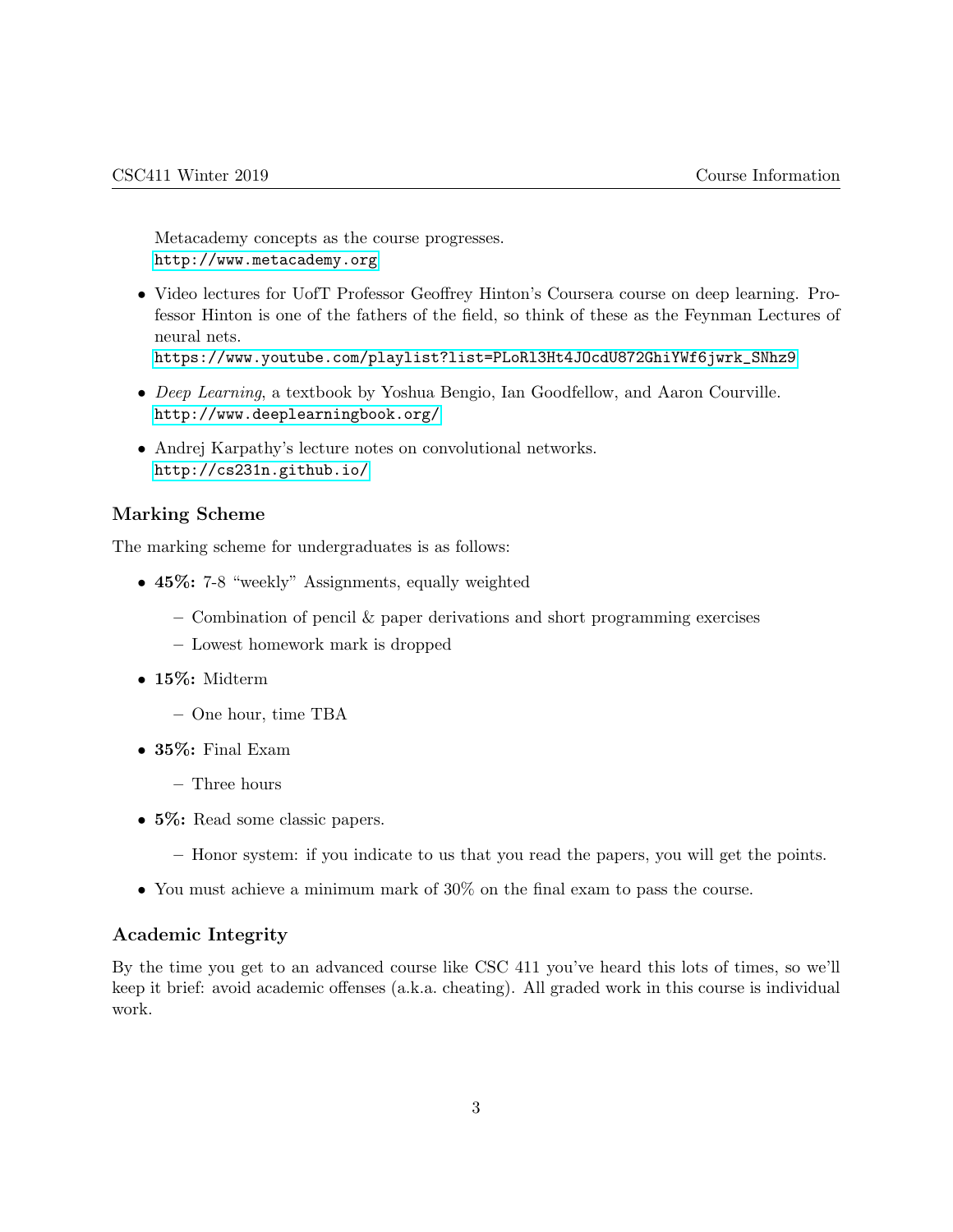### Written Homeworks

In order to give you additional practice with the material, we assign written homeworks, which give you additional practice with the course content and encourage you to keep on top of the material. Roughly speaking, there will be one homework due each week that doesn't have another assignment or test. Each one consists of 2-3 conceptual questions and is meant to take a few hours.

Dates. Weekly homeworks will typically be due at 11:59pm on Wednesdays. See the course web page for particular deadlines. Each homework is due a minimum of one week after the relevant course material was introduced.

Format. Weekly homeworks must be submitted in PDF format through MarkUs. We encourage typesetting using LAT<sub>EX</sub>, but scans of handwritten solutions are also acceptable as long as they are legible.

Lateness. Weekly homeworks will be accepted up to 3 days late, but  $10\%$  will be deducted for each day late, rounded up to the nearest day.

Weighting. In aggregate, the homeworks count for 45% of the total mark for the course, so individually they count for roughly 5% each. The lowest homework grade for the term will be dropped.

Collaboration policy. You are expected to work on the homeworks by yourself. You should not discuss them with anyone except the tutors or the instructor. The report you hand in should be entirely your own work and you may be asked to demonstrate how you got any results that you report.

Remarks. Remark requests should be made through MarkUs, and will be considered by the same TA who marked the assignment. The deadline for requesting a remark is typically one week after the marked assignments are returned.

#### Tests

Exams are closed-book, and focus on the material introduced during lecture. More details will be provided during the term.

Missed tests. Missed tests will get a score of 0 except in the case of an official Student Medical Certificate or prior approval by the instructors. In the latter case, the request must be made at least one week in advance of the exam date.

### Online forum

We'll use Piazza for the course forum. The URL will be sent out to the class mailing list.

### Auditing

If you are not registered in the class, it is possible for you to audit it (sit in on the lectures). Here are the official university rules on auditors (taken from the Department of Computer Science